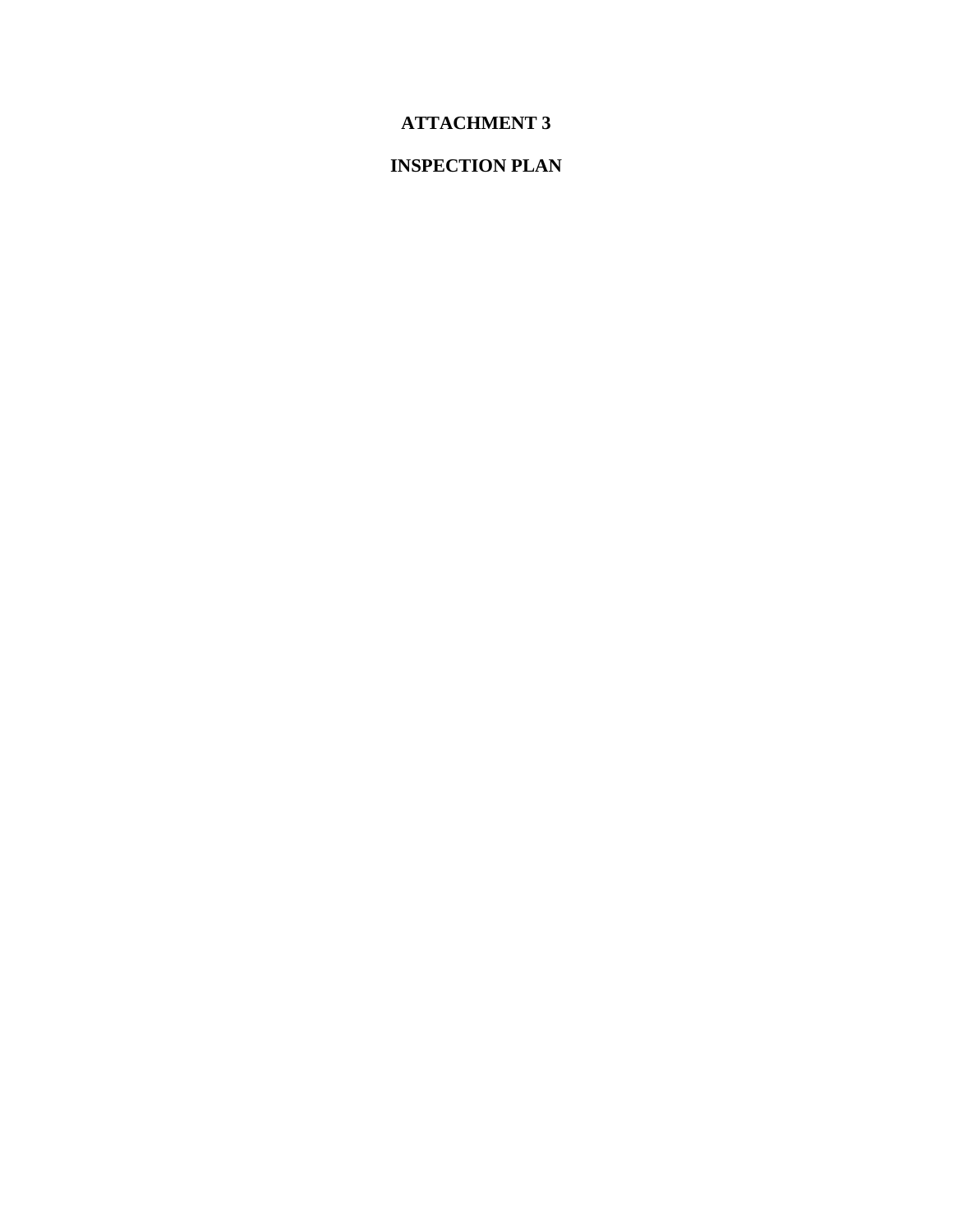# **Attachment 3 INSPECTION PLAN**

The Facility has a written inspection schedule. The inspection schedule specifies the items to inspect and the types of problems to look for during the inspection. A copy of the inspection schedule is in Table 1 below.

All inspections required by this Permit shall be recorded on inspection log forms and maintained as part of the Operating Record. These forms must be kept for a minimum of three years from the date of inspection. If the logged inspection has been identified in an enforcement action, the record retention period referred to in R315-262-40 is extended automatically during the course of any resolved enforcement action regarding the regulated activity or as requested by the Director. Deterioration or malfunctions revealed by an inspection are remedied before they lead to an environmental or human health hazard. Examples of these inspection log forms are located in Appendix A.

The inspection records include the following minimum information:

- The date of the inspection
- The time of the inspection
- The name of the inspector
- A notation of the observations made
- The date and nature of any repairs or other remedial actions

# **1.0 GENERAL INSPECTION REQUIREMENTS**

The waste container storage unit (CSU) is subject to RCRA inspection requirements and Conditions II.F., III.C.1, III.E.4., and III.J. of this Permit. A schedule of required inspections is included in Table 1 below.

# *1.1 Types of Problems*

The types of problems (e.g., malfunctions and deterioration) to look for during each inspection are specified on the inspection log forms located in Appendix A.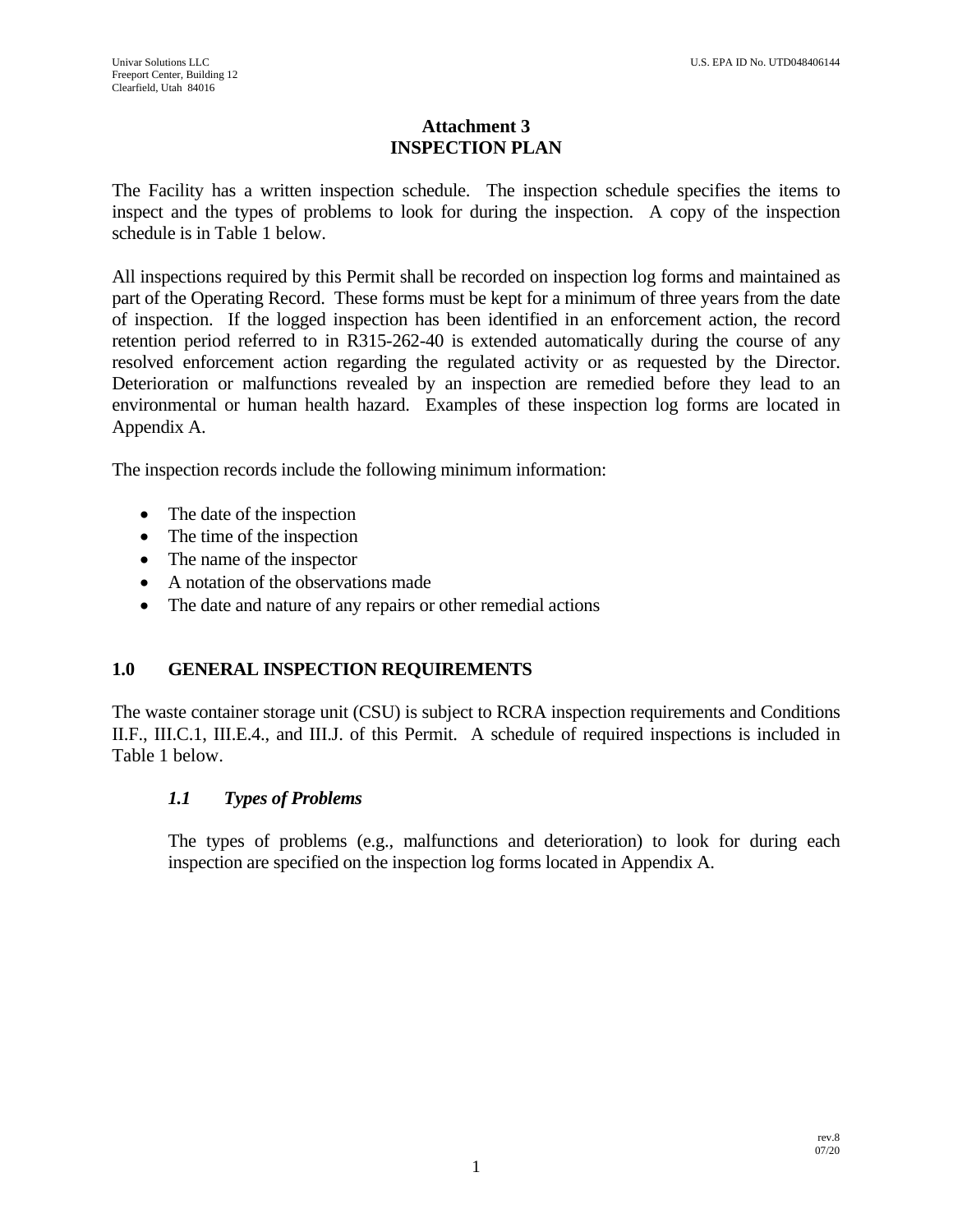$\blacksquare$ 

F

**Table 1 INSPECTION SCHEDULE**

| <b>Facility Unit(s) and</b><br><b>Basic Elements</b>                                            | <b>Possible Error, Malfunction, or</b><br><b>Deterioration</b>                                                                                                                                                                                                        | <b>Frequency of Inspection</b> |
|-------------------------------------------------------------------------------------------------|-----------------------------------------------------------------------------------------------------------------------------------------------------------------------------------------------------------------------------------------------------------------------|--------------------------------|
| Hazardous waste CSU                                                                             | The concrete floor and secondary<br>containment berms of the storage<br>area and the containers have signs<br>of deterioration (i.e., cracks,<br>leaks, uneven settlement and<br>defects); missing labels;<br>inadequate aisle space $\left( < 30 \right)$<br>inches) | Weekly                         |
| Safety and emergency<br>equipment                                                               | Safety and emergency equipment<br>unsuitable for use; spill and<br>emergency response material<br>(e.g., absorbent materials,<br>protective clothing) in insufficient<br>quantities.                                                                                  | Monthly                        |
| Security devices ( <i>i.e.</i> ,<br>fence, gates, office alarm<br>system, and warning<br>signs) | Damaged or missing security<br>devices (e.g., hole in fence,<br>missing warning signs);<br>malfunction in alarm system                                                                                                                                                | Weekly                         |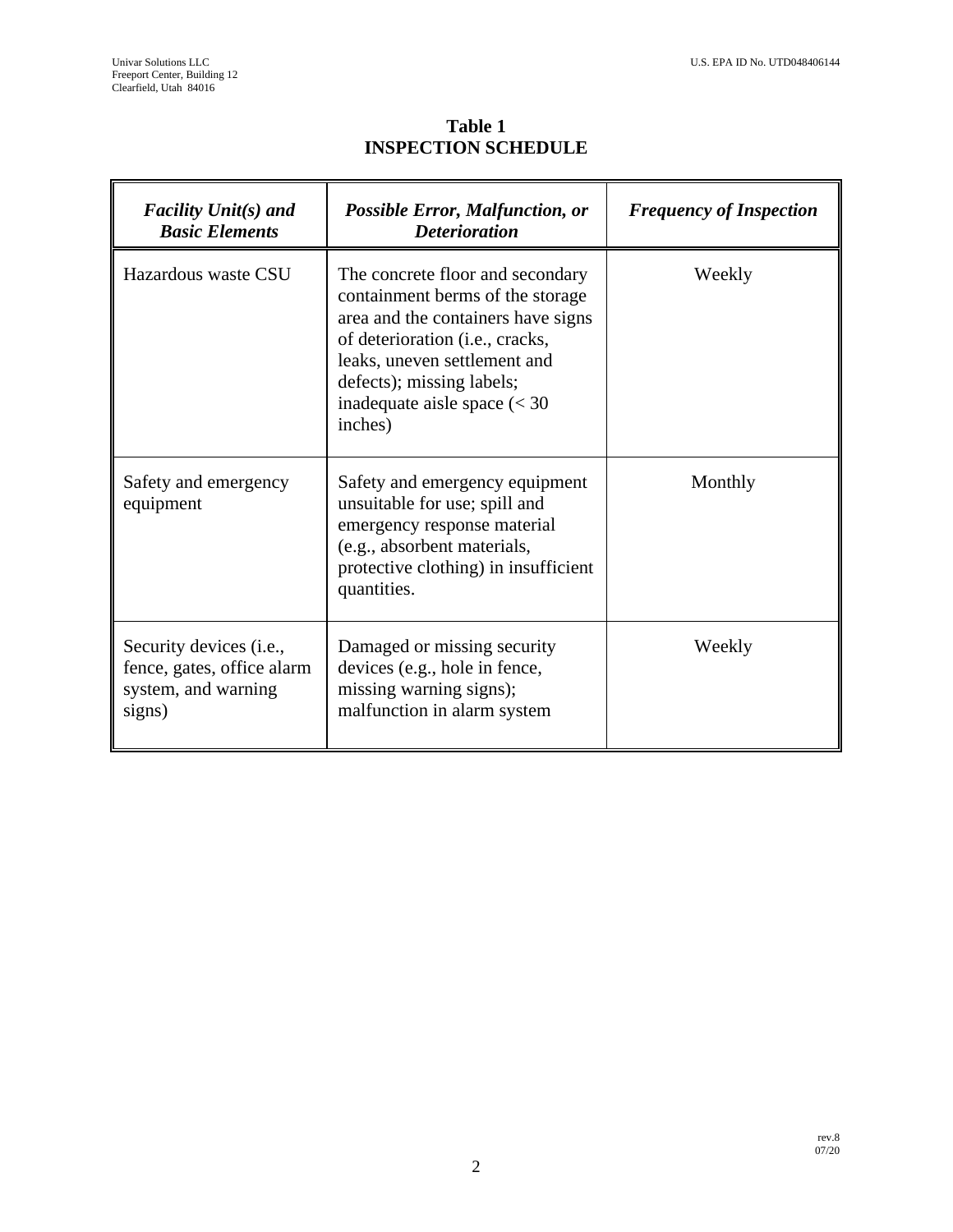### *1.2 Frequency of Inspections*

The frequency of each type of inspection is noted in the inspection schedule and on each inspection log form included in Appendix A. The elements inspected and their inspection frequencies are minimum requirements.

### *1.3 Schedule of Remedial Action*

Any deterioration or malfunction of equipment or structures that the inspection reveals will be remedied on a schedule which ensures that the problem does not lead to an environmental or human health hazard in accordance with Conditions II.F.1.a. and II.F.I.b. Where a hazard is imminent or has already occurred, remedial action will be taken immediately.

### *1.4 Inspection Log*

Records of the inspections will be kept in inspection log forms at the facility for at least three years from the date of the inspection. If the logged inspection has been identified in an enforcement action, the record retention period referred to in R315-262-40 is extended automatically during the course of any resolved enforcement action regarding the regulated activity or as requested by the Director. At a minimum, these records will include the date and time of inspection, name of the inspector, notation of the observations made, and nature of any repairs or other remedial actions. Examples of these inspection forms are located in Appendix A.

### **2.0 SPECIFIC PROCESS INSPECTION REQUIREMENTS**

### *2.1 Container Inspection*

The hazardous waste CSU is inspected weekly. The storage area is checked for proper housekeeping. The area is inspected for general cleanliness and for proper placement. Each container shall be stored on a pallet and not stacked more than two high (Condition III.E.3.). Stacks are checked for damaged and leaking containers and damaged or broken containment pallets.

Containers are inspected to ensure that they are in good condition (e.g., no leaks, no severe rusting, bulging or structural defects), properly closed, and properly labeled. Drum labels are checked to ensure that incompatible wastes are not being stored in the same area.

The floor and curbs of the storage areas are checked for cracks, wet spots, erosion or damage to the impervious coating. The loading/unloading areas are also inspected daily for cracks, wet spots, and erosion whenever hazardous waste is received or shipped.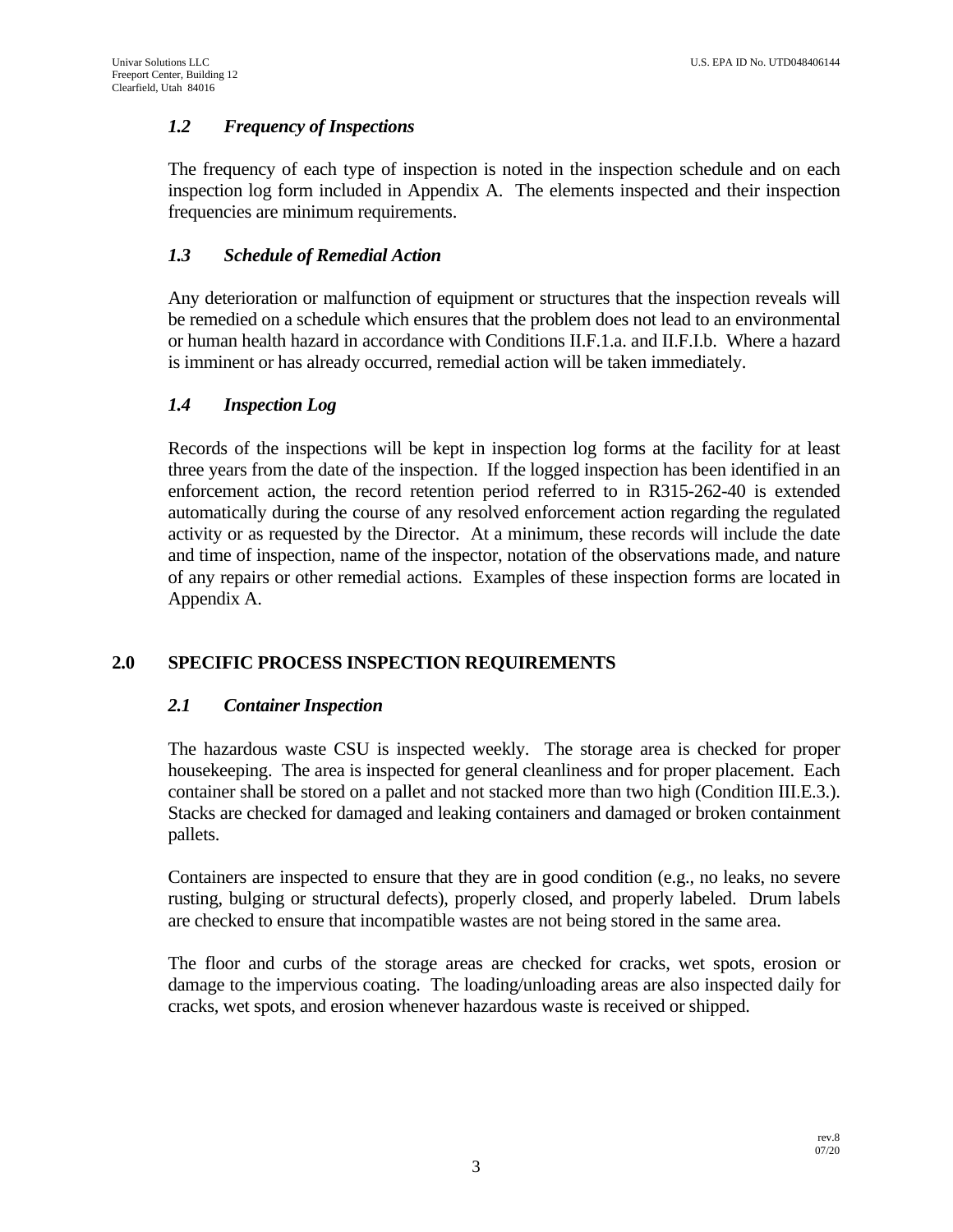# *2.2 Emergency and Safety Equipment Inspection*

Monthly inspections of the emergency equipment listed in the Safety Equipment section of the facility's RCRA Contingency Plan (Attachment 4) are recorded on inspection log forms included as Appendix A. Absorbent materials, chemical neutralizers, first aid supplies, protective clothing, recovery drums, and tools are inspected to ensure sufficient quantities are on hand and that these materials are in good condition for use. The fork lifts, phones, and alarm system are inspected and tested, to ensure readiness during a potential emergency. The fire extinguishers are inspected for fullness, and to ensure seals are intact and no damage to the hose and case is observed. All eye washes and safety showers are inspected for cleanliness and to ensure the showers are in good working order. Security devices, such as the fence, gates, and warning signs are inspected on a weekly basis.

Actions to correct any deficiencies will be taken within twenty-four (24) hours to ensure that no emergency or safety equipment is unsuitable for use. Following an event in which emergency and safety equipment is used; the equipment is cleaned and prepared for future use.

The frequency of each type of inspection is noted in the inspection schedule and on each inspection log form included in Appendix A.

# *2.3 Air Emission Standards for Tanks, Surface Impoundments, and Containers Inspection*

Hazardous wastes are not managed in tanks and surface impoundments at this facility. Refer to Attachment 9 for information regarding containers subject to the requirements of R315-264-1080 through 1090, Subpart CC.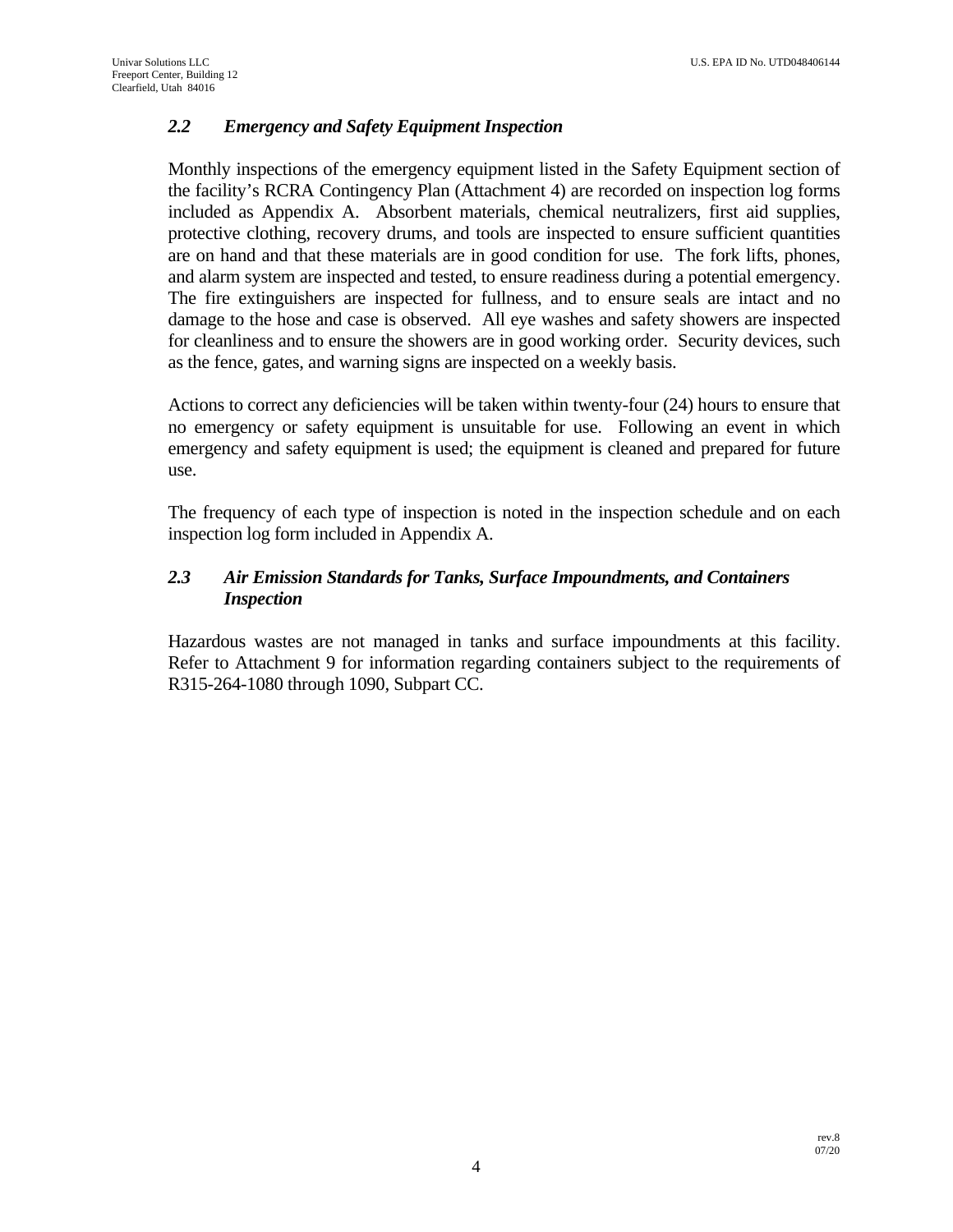# **APPENDIX A**

# **INSPECTION LOG FORMS**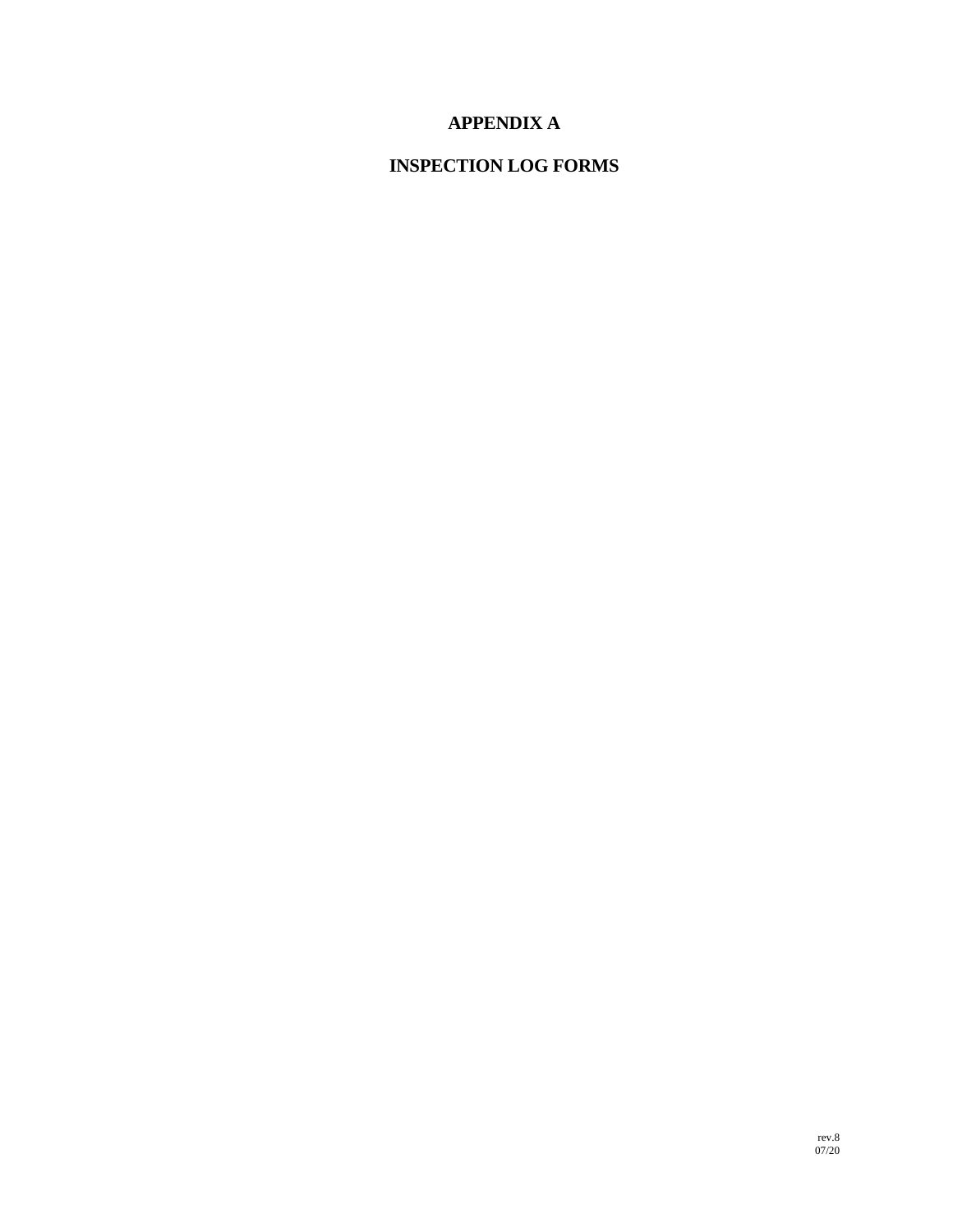#### **DAILY LOADING/UNLOADING AREA INSPECTION LOG SHEET WEEK OF WEEK OF WEEK OF WEEK OF WEEK OF WEEK OF WEEK OF WEEK OF WEEK OF WEEK OF WEEK OF WEEK OF WEEK OF WEEK OF WEEK OF WEEK OF WEEK OF WEEK OF WEEK OF WEEK OF WEEK OF WEE**

|                                                      |                            | <b>MONDAY</b><br>DATE_                                     |                  | <b>TUESDAY</b><br>DATE_ |                  | <b>WEDNESDAY</b><br>DATE_ |                  | <b>THURSDAY</b><br>DATE_ |                  | <b>FRIDAY</b><br>DATE |                  |  |
|------------------------------------------------------|----------------------------|------------------------------------------------------------|------------------|-------------------------|------------------|---------------------------|------------------|--------------------------|------------------|-----------------------|------------------|--|
|                                                      |                            | <b>TIME</b>                                                |                  | <b>TIME</b>             |                  | TIME                      |                  | <b>TIME</b>              |                  | <b>TIME</b>           |                  |  |
| <b>ITEM INSPECTED</b>                                | PROBLEMS TO LOOK FOR       |                                                            |                  |                         |                  |                           |                  |                          |                  |                       |                  |  |
|                                                      |                            | OK                                                         | <b>NOT</b><br>OK | OK                      | <b>NOT</b><br>OK | OK                        | <b>NOT</b><br>OK | OK                       | <b>NOT</b><br>OK | OK                    | <b>NOT</b><br>OK |  |
| Loading/Unloading Area and<br>Container Storage Area | Housekeeping, Cleanliness  |                                                            |                  |                         |                  |                           |                  |                          |                  |                       |                  |  |
| <b>Base or Floor</b>                                 | Cracks, Wet Spots, Erosion |                                                            |                  |                         |                  |                           |                  |                          |                  |                       |                  |  |
| <b>Base or Floor</b>                                 | Leaks (and Quantity)       |                                                            |                  |                         |                  |                           |                  |                          |                  |                       |                  |  |
|                                                      |                            |                                                            |                  |                         |                  |                           |                  |                          |                  |                       |                  |  |
| <b>INSPECTED BY:</b>                                 |                            |                                                            |                  |                         |                  |                           |                  |                          |                  |                       |                  |  |
| LIST BELOW ITEMS IN NEED OF ATTENTION DATE FIXED     |                            | <b>DATE FIXED</b><br>LIST BELOW ITEMS IN NEED OF ATTENTION |                  |                         |                  |                           |                  |                          |                  |                       |                  |  |
| 1.                                                   |                            | 6.                                                         |                  |                         |                  |                           |                  |                          |                  |                       |                  |  |
| 2.                                                   |                            | 7.                                                         |                  |                         |                  |                           |                  |                          |                  |                       |                  |  |
| 3.                                                   |                            | 8.                                                         |                  |                         |                  |                           |                  |                          |                  |                       |                  |  |
| 4.                                                   |                            | 9.                                                         |                  |                         |                  |                           |                  |                          |                  |                       |                  |  |
| 5.                                                   |                            | 10.                                                        |                  |                         |                  |                           |                  |                          |                  |                       |                  |  |
| <b>COMMENTS:</b>                                     |                            |                                                            |                  |                         |                  |                           |                  |                          |                  |                       |                  |  |
|                                                      |                            |                                                            |                  |                         |                  |                           |                  |                          |                  |                       |                  |  |
|                                                      |                            |                                                            |                  |                         |                  |                           |                  |                          |                  |                       |                  |  |
|                                                      |                            |                                                            |                  |                         |                  |                           |                  |                          |                  |                       |                  |  |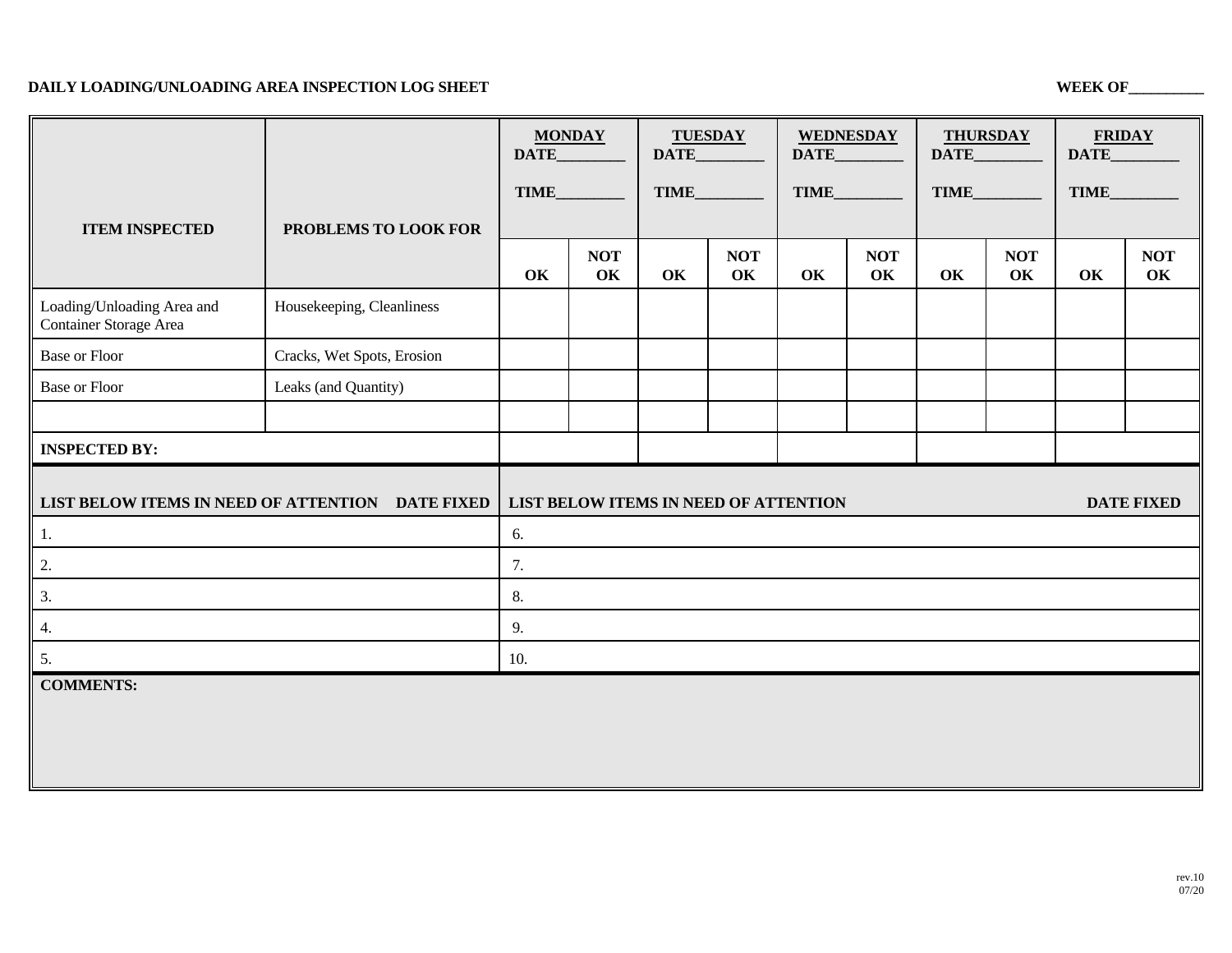#### WEEKLY CONTAINERIZED WASTE STORAGE AREA INSPECTION LOG MONTH OF **MONTH OF ALGO**

|                                                            |                                                     | WEEK <sub>1</sub><br><b>DATE</b> |                                       | WEEK <sub>2</sub><br>DATE |                  | WEEK 3<br>DATE_ |                  | WEEK4<br>DATE     |                  | WEEK <sub>5</sub><br><b>DATE</b> |                  |
|------------------------------------------------------------|-----------------------------------------------------|----------------------------------|---------------------------------------|---------------------------|------------------|-----------------|------------------|-------------------|------------------|----------------------------------|------------------|
|                                                            |                                                     | <b>TIME</b>                      |                                       | TIME                      |                  | TIME            |                  | TIME              |                  | <b>TIME</b>                      |                  |
| <b>PLANT AREA</b>                                          | <b>ITEM INSPECTED</b>                               | OK                               | <b>NOT</b><br>OK                      | OK                        | <b>NOT</b><br>OK | OK              | <b>NOT</b><br>OK | OK                | <b>NOT</b><br>OK | OK                               | <b>NOT</b><br>OK |
| Containerized waste area                                   | Container condition/corrosion, leaks,<br>defects    |                                  |                                       |                           |                  |                 |                  |                   |                  |                                  |                  |
|                                                            | <b>Condition of Pallets</b>                         |                                  |                                       |                           |                  |                 |                  |                   |                  |                                  |                  |
|                                                            | Impervious surface/cracks,<br>deterioration/curbing |                                  |                                       |                           |                  |                 |                  |                   |                  |                                  |                  |
|                                                            | Container placement/aisle space, stack<br>height    |                                  |                                       |                           |                  |                 |                  |                   |                  |                                  |                  |
|                                                            | General Housekeeping                                |                                  |                                       |                           |                  |                 |                  |                   |                  |                                  |                  |
|                                                            | Labeling of containers                              |                                  |                                       |                           |                  |                 |                  |                   |                  |                                  |                  |
|                                                            | Warning signs                                       |                                  |                                       |                           |                  |                 |                  |                   |                  |                                  |                  |
| <b>INSPECTED BY:</b>                                       |                                                     |                                  |                                       |                           |                  |                 |                  |                   |                  |                                  |                  |
| 1. Storage Bay 1                                           | $(12,320 \text{ Gal Max})$                          |                                  |                                       |                           |                  |                 |                  |                   |                  |                                  |                  |
| 2. Storage Bay 2                                           | (9,240 Gal Max)                                     |                                  |                                       |                           |                  |                 |                  |                   |                  |                                  |                  |
| 3. Storage Bay 3<br>(9,240 Gal Max)                        |                                                     |                                  |                                       |                           |                  |                 |                  |                   |                  |                                  |                  |
| 4. Storage Bay 4<br>$(1,760$ Gal Max)                      |                                                     |                                  |                                       |                           |                  |                 |                  |                   |                  |                                  |                  |
| Total<br>(32,560 Gal Max)                                  |                                                     |                                  |                                       |                           |                  |                 |                  |                   |                  |                                  |                  |
| LIST BELOW ITEMS IN NEED OF ATTENTION<br><b>DATE FIXED</b> |                                                     |                                  | LIST BELOW ITEMS IN NEED OF ATTENTION |                           |                  |                 |                  | <b>DATE FIXED</b> |                  |                                  |                  |
|                                                            |                                                     |                                  |                                       |                           |                  |                 |                  |                   |                  |                                  |                  |
|                                                            |                                                     |                                  |                                       |                           |                  |                 |                  |                   |                  |                                  |                  |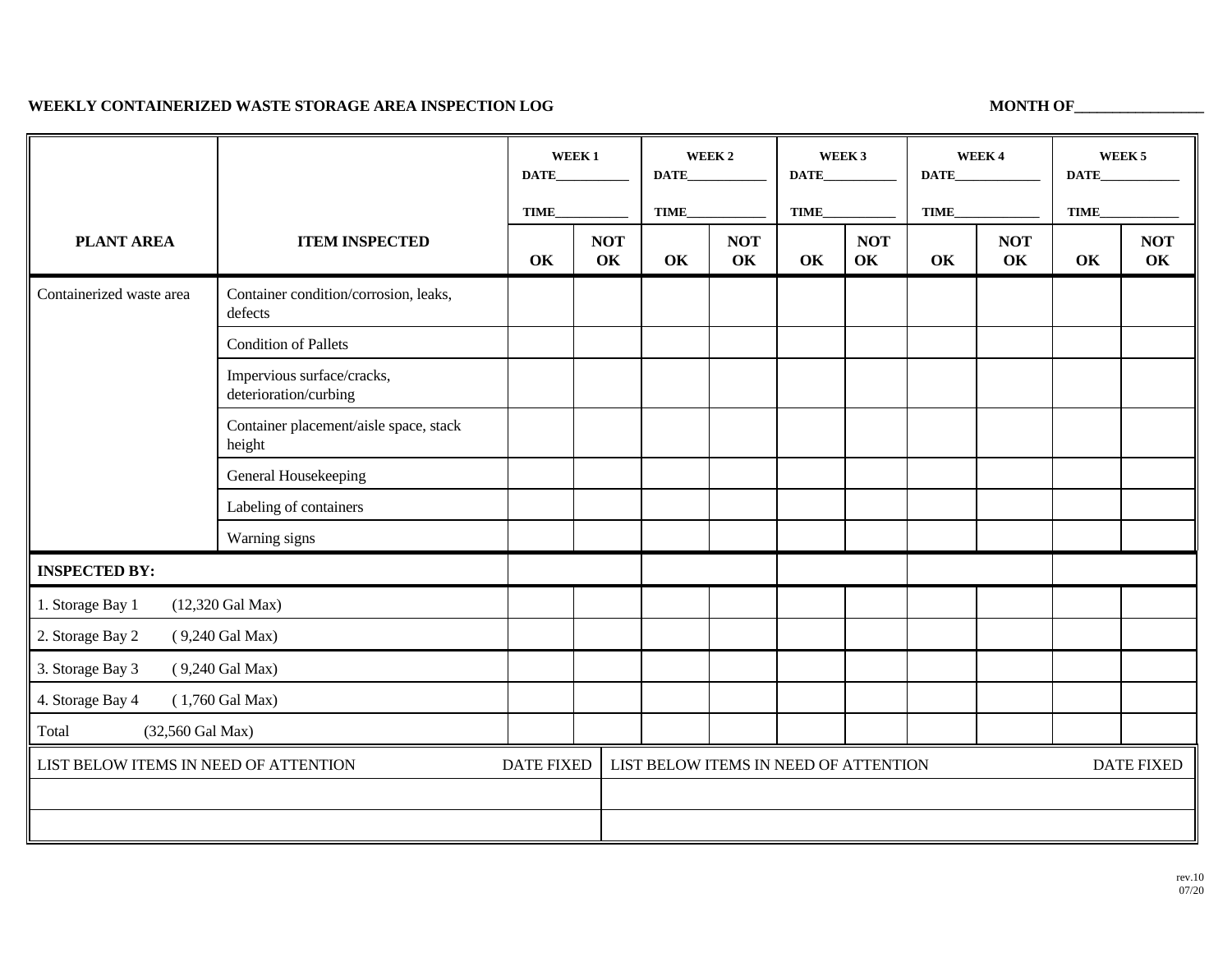#### **WEEKLY SECURITY DEVICES INSPECTION LOG SHEET MONTH OF\_\_\_\_\_\_\_\_\_\_\_**

| <b>ITEM INSPECTED</b><br>PROBLEMS TO LOOK FOR              |    | WEEK <sub>1</sub><br><b>DATE</b>                           |    | WEEK 2<br><b>DATE</b> |    | WEEK 3<br>DATE_  |    | WEEK4            | WEEK <sub>5</sub><br>DATE_ |                  |  |
|------------------------------------------------------------|----|------------------------------------------------------------|----|-----------------------|----|------------------|----|------------------|----------------------------|------------------|--|
|                                                            |    | TIME_                                                      |    | TIME_                 |    | TIME_            |    | TIME_            |                            |                  |  |
|                                                            | OK | <b>NOT</b><br>OK                                           | OK | <b>NOT</b><br>OK      | OK | <b>NOT</b><br>OK | OK | <b>NOT</b><br>OK | OK                         | <b>NOT</b><br>OK |  |
| Corrosion, Damage to Chain Link Fence                      |    |                                                            |    |                       |    |                  |    |                  |                            |                  |  |
| Corrosion, Damage to Gate & Lock                           |    |                                                            |    |                       |    |                  |    |                  |                            |                  |  |
| Corrosion, Damage to Gate                                  |    |                                                            |    |                       |    |                  |    |                  |                            |                  |  |
| Corrosion, Damage to Gate                                  |    |                                                            |    |                       |    |                  |    |                  |                            |                  |  |
| Are Signs Readable, Damaged, Missing                       |    |                                                            |    |                       |    |                  |    |                  |                            |                  |  |
| <b>INSPECTED BY:</b>                                       |    |                                                            |    |                       |    |                  |    |                  |                            |                  |  |
| LIST BELOW ITEMS IN NEED OF ATTENTION<br><b>DATE FIXED</b> |    | LIST BELOW ITEMS IN NEED OF ATTENTION<br><b>DATE FIXED</b> |    |                       |    |                  |    |                  |                            |                  |  |
|                                                            | 6. |                                                            |    |                       |    |                  |    |                  |                            |                  |  |
| 2.                                                         |    | 7.                                                         |    |                       |    |                  |    |                  |                            |                  |  |
| 3.                                                         |    | 8.                                                         |    |                       |    |                  |    |                  |                            |                  |  |
| 4.                                                         |    | 9.                                                         |    |                       |    |                  |    |                  |                            |                  |  |
| 5.                                                         |    | 10.                                                        |    |                       |    |                  |    |                  |                            |                  |  |
|                                                            |    |                                                            |    |                       |    |                  |    |                  |                            |                  |  |
|                                                            |    |                                                            |    |                       |    |                  |    |                  |                            |                  |  |
|                                                            |    |                                                            |    |                       |    |                  |    | DATE_            |                            | TIME_            |  |